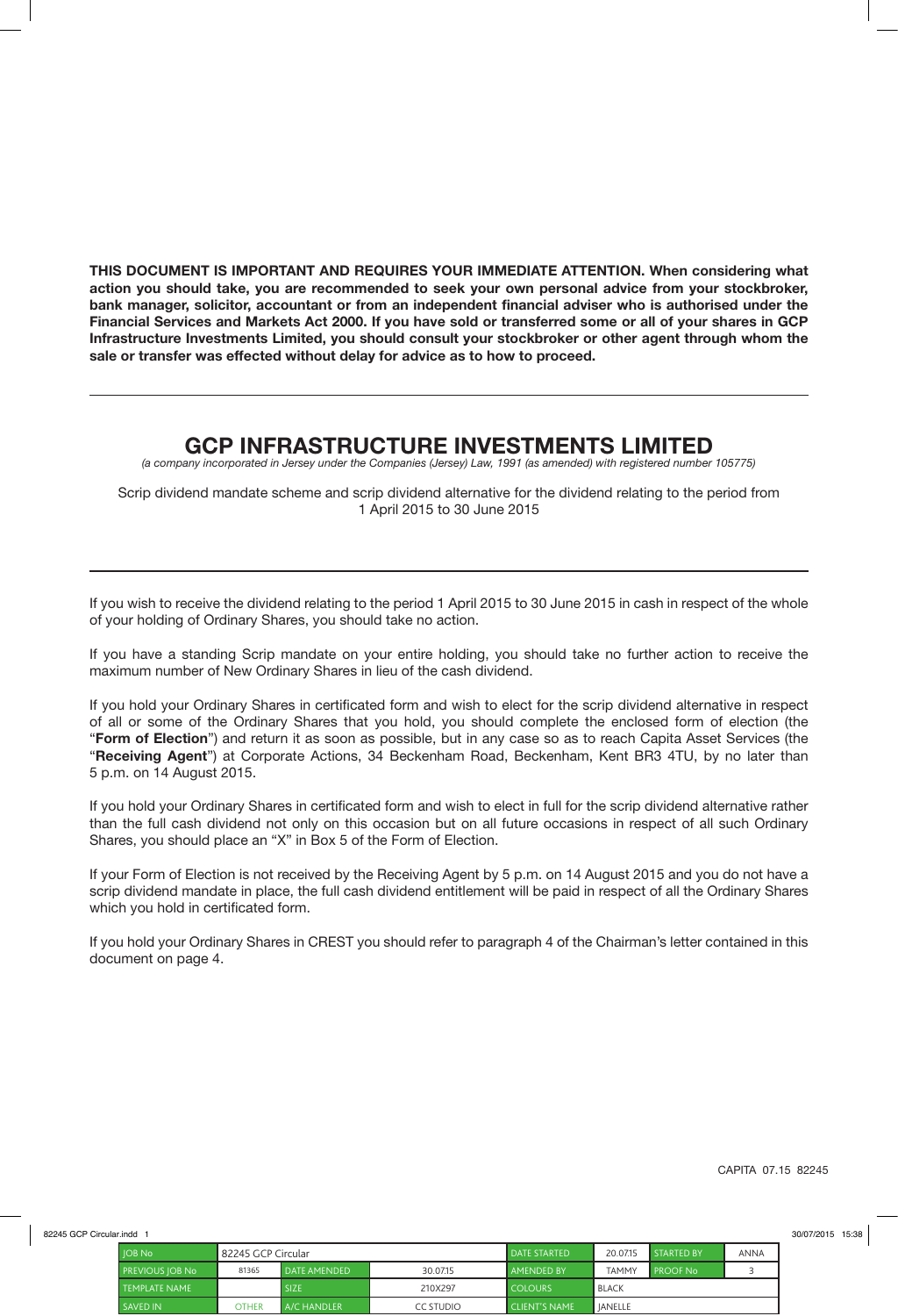# **SCRIP DIVIDEND TIMETABLE**

| Shares quoted ex-dividend                                             | 23 July 2015                  |
|-----------------------------------------------------------------------|-------------------------------|
| Record date for dividend                                              | 24 July 2015                  |
| Posting of Forms of Election                                          | 31 July 2015                  |
| Final date for receipt by the Receiving Agent of<br>Forms of Election | $5 p.m.$ on<br>14 August 2015 |
| Posting of dividend warrants and cheques                              | 25 August 2015                |
| CREST stock account credited with new Ordinary Shares                 | 26 August 2015                |
| Dividend payment date                                                 | 26 August 2015                |
| Dealings commence in new Ordinary Shares                              | 26 August 2015                |
| Posting of new Ordinary Share Certificates                            | 26 August 2015                |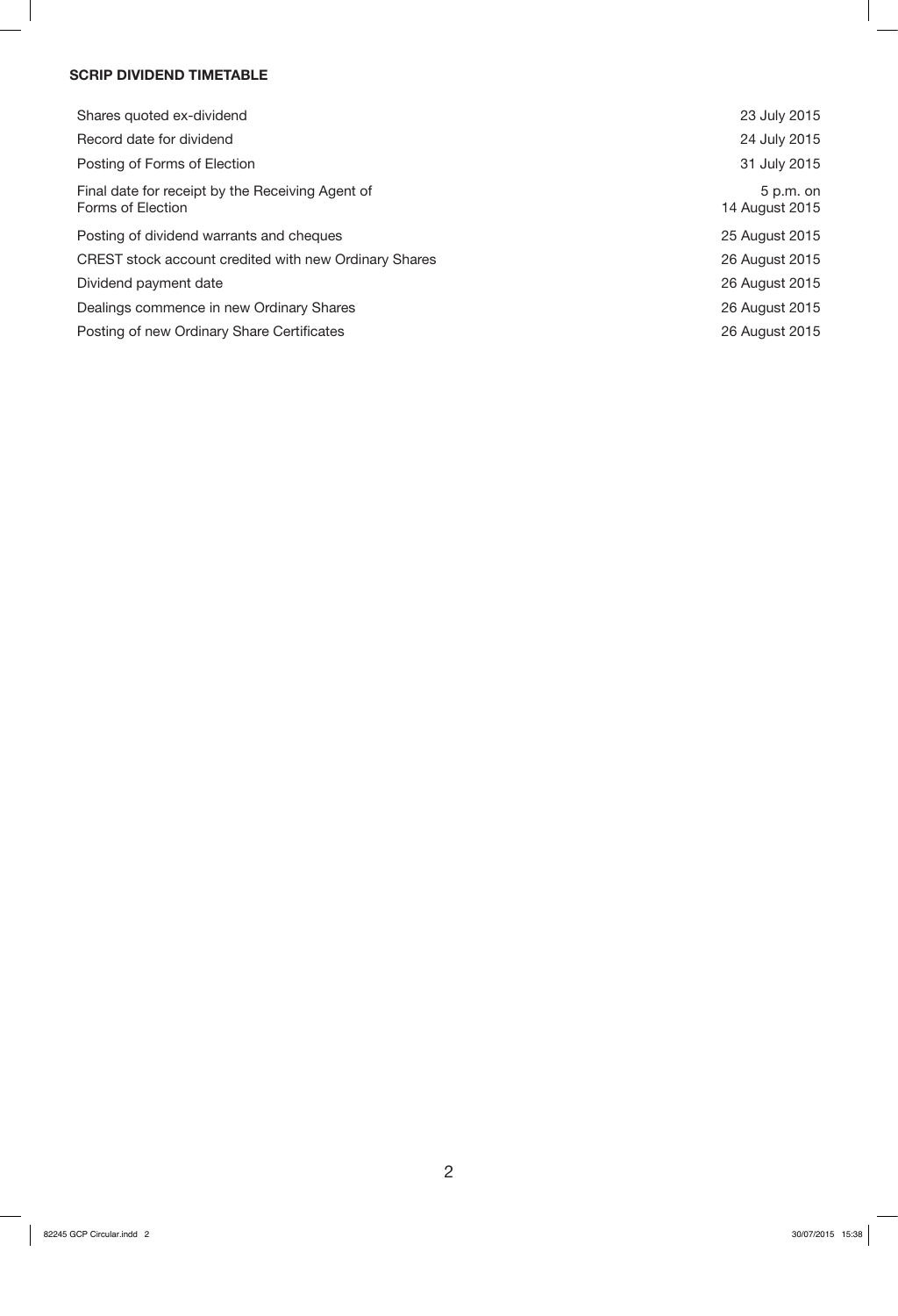# **GCP INFRASTRUCTURE INVESTMENTS LIMITED**

(a company incorporated in Jersey under the Companies (Jersey) Law, 1991 (as amended) with registered no. 105775)

12 Castle Street St Helier Jersey JE2 3RT

31 July 2015

Dear Shareholder,

# **1 SCRIP DIVIDEND ALTERNATIVE**

- 1.1 On 15 July 2015, the directors of GCP Infrastructure Investments Limited (the "**Company**") declared a dividend of 1.9 pence per ordinary share of £0.01 each in the capital of the Company ("**Ordinary Shares**") in respect of the period from 1 April 2015 to 30 June 2015. The directors of the Company are offering to holders of Ordinary Shares ("**Shareholders**") the opportunity to elect to receive new Ordinary Shares instead of cash in respect of this dividend. In accordance with the articles of association of the Company (the "**Articles**"), the Company is authorised pursuant to an ordinary resolution passed on 28 June 2010 to offer a scrip dividend alternative, which will enable Shareholders to increase their holding in the Company without incurring dealing costs or stamp duty. To the extent that Shareholders elect for the scrip dividend alternative, there is also a benefit to the Company from the retention of cash that would otherwise be paid out as an Ordinary Share dividend. It is anticipated that any cash retained as a result of Shareholders electing for the scrip dividend as an alternative to a cash dividend will be reinvested in accordance with the Company's investment objectives.
- 1.2 Shareholders who elect for the scrip dividend alternative instead of the cash dividend in respect of the period from 1 April 2015 to 30 June 2015 will receive 1 new Ordinary Share for every 62 (rounded down) Ordinary Shares registered in their name at the close of business on 24 July 2015. (the "**Record Date**"). This entitlement has been determined on the basis of the cash dividend of 1.9 pence per Ordinary Share and a value of 116.58 pence for each new Ordinary Share (being the average of the middle market closing prices of the Ordinary Shares derived from the Daily Official List of the London Stock Exchange for 23 July 2015 (the "**Ex-Dividend Date**") and the four subsequent dealing days).
- 1.3 Fractions of Ordinary Shares will not be issued. In accordance with the discretion afforded to the Company under the Articles, any fractional entitlements will be retained by the Company. No fractional entitlements will be carried forward to future scrip dividends nor will they be paid or payable to the relevant Shareholders.

### **2 SCRIP DIVIDEND MANDATE SCHEME**

- 2.1 In order to simplify arrangements for those Shareholders who hold share certificates for their Ordinary Shares and wish to elect in full for the scrip dividend alternative rather than the full cash dividend, not only on this occasion but for all future occasions, a scrip dividend mandate scheme will be put in place, details of which are set out in Appendix 3.
- 2.2 You should read Appendix 3 carefully before deciding whether or not you wish to take advantage of this scheme.

### **3 HOW TO MAKE AN ELECTION FOR THE SCRIP DIVIDEND ALTERNATIVE: HOLDERS OF SHARE CERTIFICATES**

### **This paragraph 3 applies only to Shareholders who hold share certificates for their Ordinary Shares.**

You will find enclosed a Form of Election showing your scrip dividend entitlement and enabling you to elect for the scrip dividend mandate scheme if you wish to do so. The options available to you are set out in paragraphs 3.1 to 3.4 below.

- 3.1 To receive the Ordinary Share dividend in respect of the period from 1 April 2015 to 30 June 2015 entirely in cash:
	- (a) take no action in relation to the Form of Election; and
	- (b) if you wish to (and have not already done so) set up a bank mandate to receive the cash dividend by bank transfer rather than cheque, please refer to the enclosed bank mandate request form and guidance notes.
- 3.2 To receive your maximum entitlement of new Ordinary Shares in respect of the Ordinary Share dividend for the period from 1 April 2015 to 30 June 2015 (but not to elect for the scrip dividend mandate scheme in respect of all future Ordinary Share dividends):
	- (a) sign and date the enclosed Form of Election and return it to the Receiving Agent.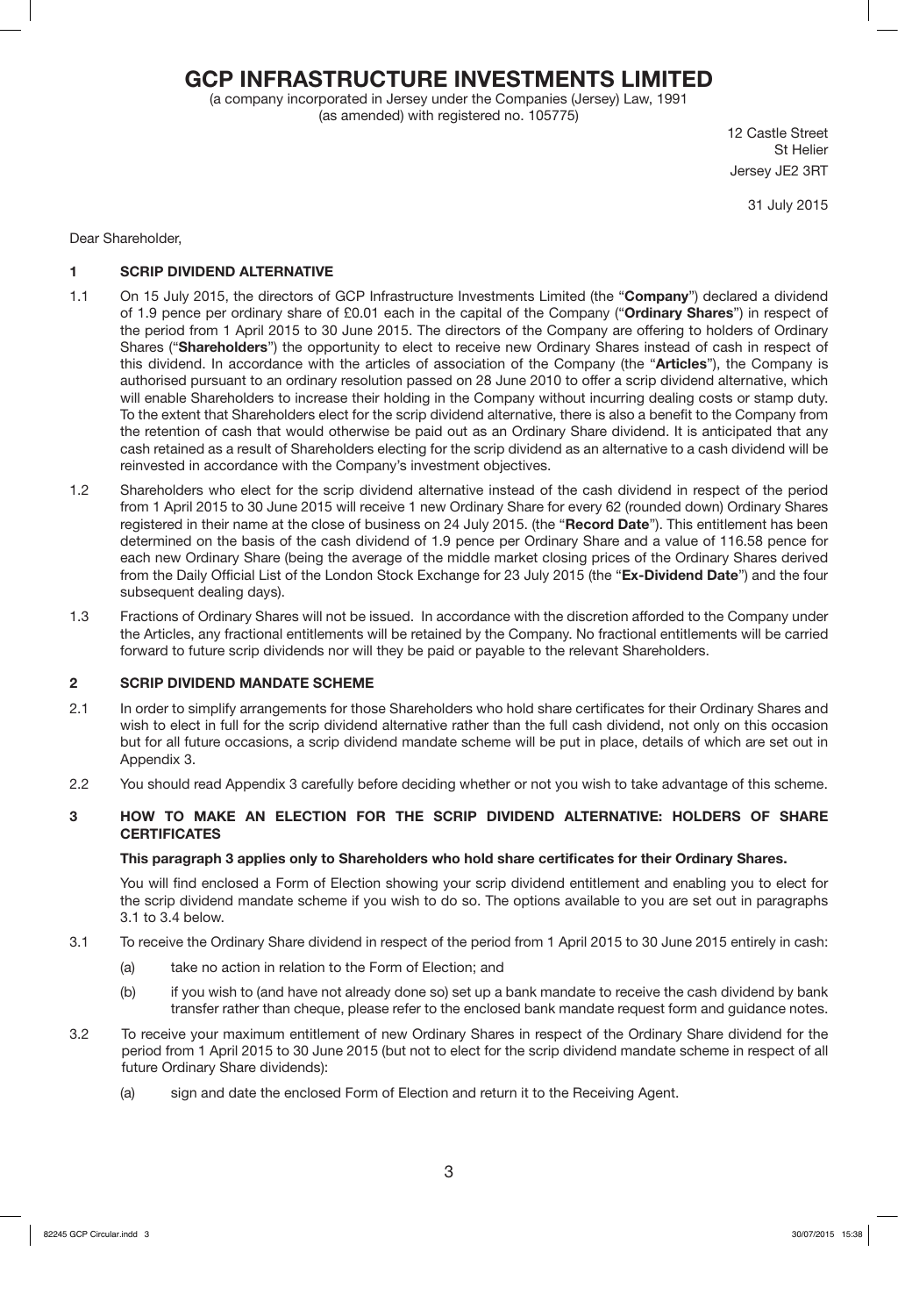- 3.3 To receive your maximum entitlement to new Ordinary Shares in respect of the Ordinary Share dividend for the period from 1 April 2015 to 30 June 2015 and for all future Ordinary Share dividends (the scrip dividend mandate scheme):
	- (a) read the notes in Appendix 3 carefully (which explain the effect of the scrip dividend mandate scheme);
	- (b) mark Box 5 on the Form of Election with an "X"; and
	- (c) sign and date the Form of Election and return it to the Receiving Agent.
- 3.4 To receive the Ordinary Share dividend in respect of the period from 1 April 2015 to 30 June 2015 in a combination of new Ordinary Shares and cash:
	- (a) insert in Box 4 on the Form of Election the number of Ordinary Shares in respect of which you wish to receive new Ordinary Shares instead of the cash dividend. The number inserted must be a multiple of 62.
	- (b) sign and date the Form of Election and return it to the Receiving Agent; and
	- (c) if you wish to (and have not already done so) set up a bank mandate to receive the cash dividend by bank transfer rather than cheque, please refer to the enclosed bank mandate request form and guidance notes.

**ALL FORMS MUST BE RECEIVED BY THE RECEIVING AGENT NO LATER THAN 5 p.m. (LONDON TIME) ON 14 August 2015 (the "Election Date").** No acknowledgement of receipt of Forms of Election or bank mandate forms will be given. If your Form of Election is not received by the Receiving Agent by this time and date, the Ordinary Share dividend in respect of the period from 1 April 2015 to 30 June 2015 will be paid in cash in respect of all the Ordinary Shares registered in your name on the Record Date. If your bank mandate form is not received by the Receiving Agent by the Election Date, any Ordinary Share dividend to be paid in cash will be settled by way of cheque.

# **4 HOW TO MAKE THE ELECTION FOR THE SCRIP DIVIDEND ALTERNATIVE: CREST SHAREHOLDERS**

**This paragraph 4 applies only to Shareholders who hold their Ordinary Shares in CREST. Terms defined in the CREST Manual and not otherwise defined herein shall bear the meanings attributed to them in the CREST Manual unless the context otherwise requires.** 

# **4.1 Election for new Ordinary Shares**

You can only elect to receive your dividend in the form of new Ordinary Shares by means of CREST procedures to effect such an election. No other form of election will be permitted and if received will be rejected and returned to you. If you are a CREST Personal Member, or other CREST Sponsored Member, you should consult your CREST sponsor, who will be able to take appropriate action on your behalf.

The CREST procedures require the use of the Dividend Election Input Message in accordance with the CREST Manual. The Dividend Election Input Message submitted must contain the number of Ordinary Shares on which the election is being made, whether this is all or part of your holding at the Record Date. An election for a scrip dividend mandate will not be permitted. The Dividend Election Input Message includes a number of fields which, for a valid election to be made, must be input correctly as indicated below:

- (a) Dividend Election Reference You must indicate here a reference for the dividend election which is unique to your CREST participant ID;
- (b) Account I.D. If you have more than one member account, you must indicate the member account I.D. to which the election relates;
- (c) ISIN This is JE00B6173J15;
- (d) Distribution type You must enter "SCRIP" here;
- (e) Corporate Action You must enter here the Corporate Action number for the dividend on which your election is being made. A scrip dividend mandate cannot be made;
- (f) Number of shares You must enter here the number of Ordinary Shares over which your election is made whether this is all or part of your holding. If you leave this field blank or enter zero your election will be rejected. If you enter a number of Ordinary Shares greater than your holding in CREST on the Record Date, the election will be applied to the total holding in the relevant CREST member account at the Record Date; and
- (g) Contact details this field is optional, although you are asked to include details of whom to contact in the event of a query relating to your election.

The Company and/or the Receiving Agent reserve the right to treat as valid an election which is not complete in all respects.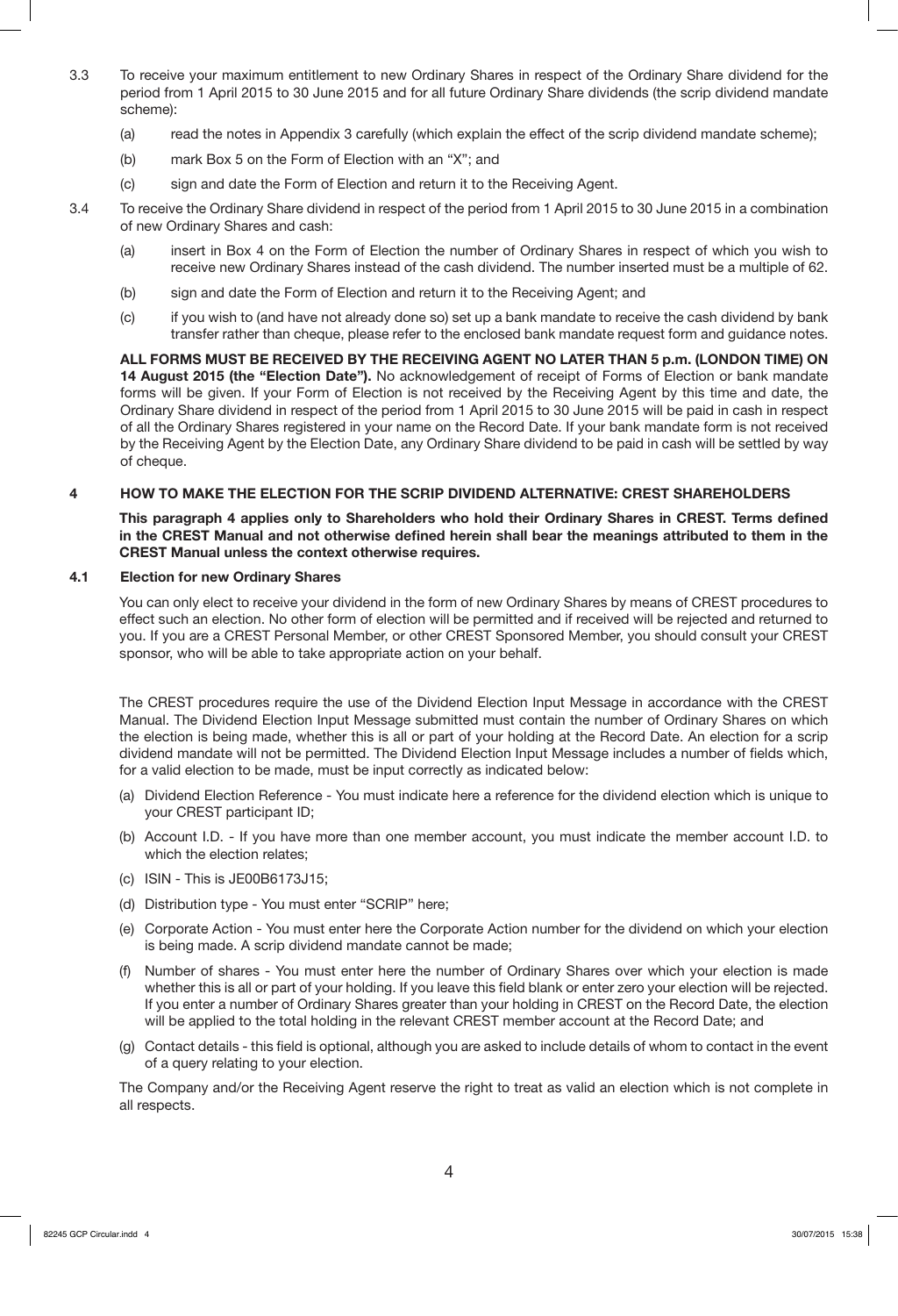By inputting a Dividend Election Input Message as described above, you confirm your election to participate in the scrip dividend alternative in accordance with the details input and the terms and conditions of the scrip dividend alternative as amended from time to time.

There is no facility to amend an election which has been made by Dividend Election Input Message; if you wish to change your election details, you must first cancel the existing election as described in paragraph 4.4 below and then input a Dividend Election Input Message with the required new details.

#### **4.2 Partial elections**

You can elect to receive new Ordinary Shares in respect of part of your holding. You will then receive the balance as a cash dividend.

#### **4.3 Timing**

If you wish to receive new Ordinary Shares in respect of some or all of your holding, you must make your election and ensure that it is received by the Receiving Agent by 5 p.m. (London time) on the Election Date.

#### **4.4 Cancelling an election**

You may only cancel an election by utilising the CREST procedures for deletions described in the CREST Manual. Your deletion must be received and, in accordance with CREST procedures, accepted by 5 p.m. (London time) on the Election Date for it to be valid for the scrip dividend alternative in respect of the dividend for the period from 1 April 2015 to 30 June 2015. It is recommended that you input any deletion message 24 hours in advance of the above deadline to give the Company and the Receiving Agent sufficient time to accept the deletion.

#### **4.5 Basis of entitlement**

Once your new Ordinary Shares have been allotted an accounting statement will be sent to you showing the number of new Ordinary Shares allotted, the price for each new Ordinary Share and the total cash equivalent of the new Ordinary Shares for tax purposes.

#### **4.6 Residual cash balance**

Fractions of Ordinary Shares will not be issued. In accordance with the discretion afforded to the Company under the Articles, any fractional entitlement will be retained by the Company. No fractional entitlements will be carried forward to future scrip dividends nor will they be paid or payable to the relevant Shareholders.

#### **4.7 Future dividends**

If you wish to receive new Ordinary Shares for future dividends where a scrip dividend alternative is offered, you must complete a Dividend Election Input Message on each occasion. If you do not complete a Dividend Election Input Message then you will receive your dividend in cash.

Further details of the scrip dividend alternative are set out in Appendix 1 to this circular. A general guide to the taxation effect of scrip dividend election for residents of the United Kingdom is set out in Appendix 2. Appendix 3 contains details of the scrip dividend mandate scheme.

Yours faithfully,

Ian Reeves CBE Chairman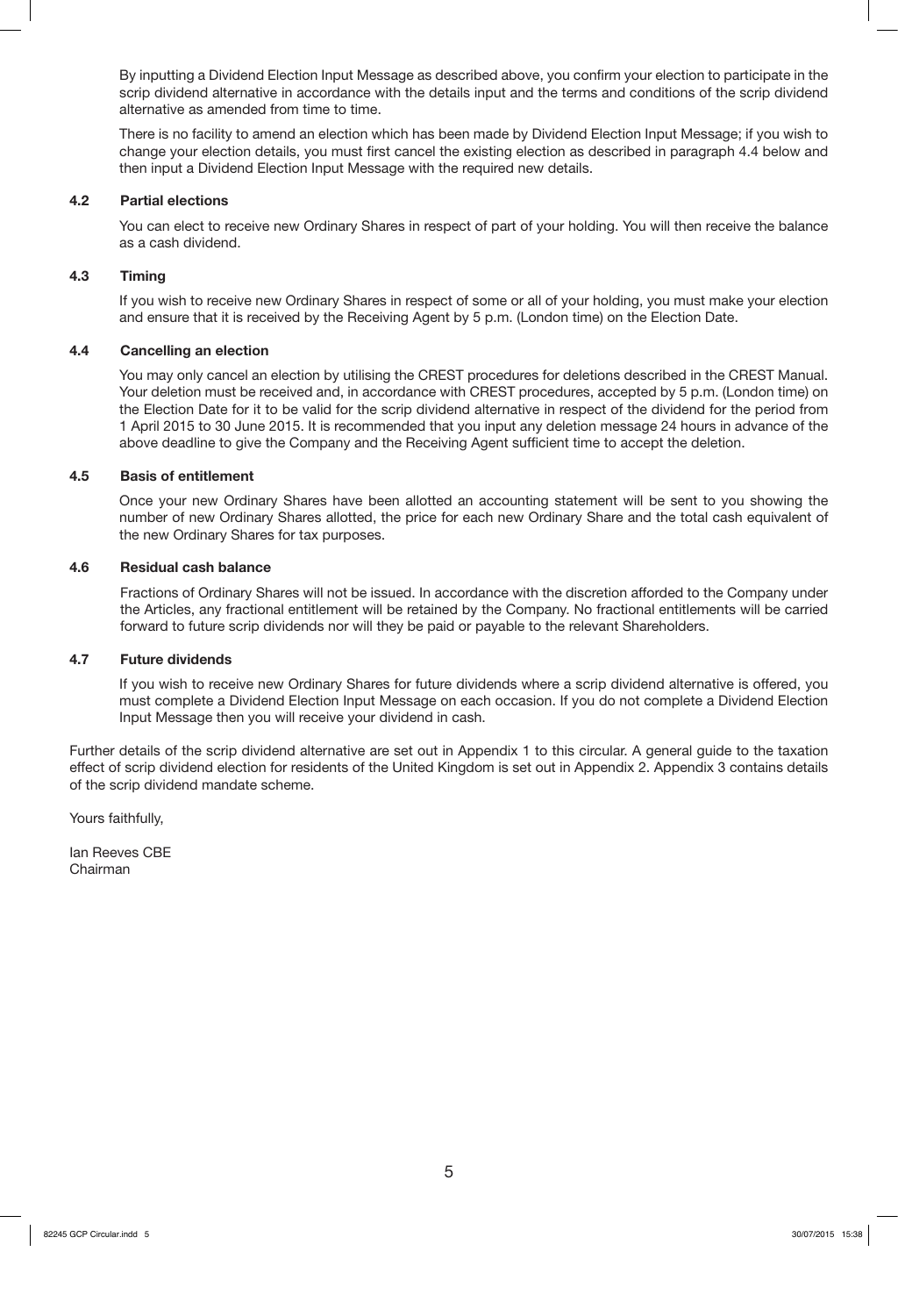# **Appendix 1**

# **General Information**

# **1 TERMS OF ELECTION**

- 1.1 Shareholders who were on the register of members at the close of business on the Record Date may elect to receive 1 new Ordinary Share, credited as fully paid, for every 62 Ordinary Shares registered in their names on that date in place of the Ordinary Share dividend for the period from 1 April 2015 to 30 June 2015. The right to elect is not transferable.
- 1.2 The election may be made by Shareholders in respect of all or part of their holding of Ordinary Shares, but not in respect of fewer than 62 Ordinary Shares. The election should be in respect of a multiple of 62 Ordinary Shares. No fraction of a new Ordinary Share will be allotted. No fractional entitlements will be carried forward to future scrip dividends nor will they be paid or payable to Shareholders. Any fractional entitlements will be retained by the Company using the discretion afforded to it under the Articles. A cash dividend will be paid on any holding of Ordinary Shares for which an election to receive new Ordinary Shares is not made.
- 1.3 Shareholders with a registered holding of fewer than 62 Ordinary Shares at the close of business on the Record Date are not entitled to make an election unless they purchase Ordinary Shares prior to the Ex-Dividend Date which takes their aggregate holding to 62 or more Ordinary Shares and which do not appear in the number shown in Box 1 on the Form of Election.
- 1.4 The manner in which elections will be dealt with will be governed by the form in which holdings of Ordinary Shares are held at the Record Date (see paragraph 7 below).

# **2 TAXATION**

 The taxation consequences of an election to receive new Ordinary Shares in lieu of a cash dividend depend on the individual circumstances of Shareholders. A summary of the likely tax consequences for Shareholders who are tax resident in the United Kingdom is set out in Appendix 2. The information is not exhaustive and if you are in any doubt as to your tax position, you should consult your professional adviser before taking any action. Tax laws and their interpretation can change potentially with retrospective effect and, in particular, the level and bases of, and reliefs from, taxation may change and such changes may alter the benefit of investments in the Company.

### **3 OVERSEAS SHAREHOLDERS**

- 3.1 The opportunity to elect to receive new Ordinary Shares in place of a cash dividend is not being offered to, or for the account of, any citizen, national or resident of Australia, Canada, Japan, South Africa or the United States, any corporation, partnership or other entity created or organised in, or under the laws of, Australia, Canada, Japan, South Africa or the United States, or any political sub-division of these countries, or with a registered address in any of these countries or any estate or trust the income of which is subject to United States federal or Australian or Canadian or Japanese or South African income taxation regardless of its source. "United States" means the United States of America (including the District of Colombia). Reference to Australia, Canada, Japan, South Africa and the United States include their territories, possessions and all areas subject to their jurisdiction.
- 3.2 No person receiving a copy of this Circular and/or a Form of Election in any territory other than the United Kingdom may treat the same as constituting an invitation to him unless in such territory such an invitation could lawfully be made to him without compliance with any registration or other legal requirements. It is the responsibility of any such person wishing to elect to receive new Ordinary Shares, either in respect of this invitation or by way of mandate under the scrip dividend mandate scheme to satisfy himself as to the full observance of the laws of such territory, including obtaining any governmental or other consents which may be required and observing any other formalities needing to be observed in such territory.

# **4 IF YOU HAVE RECEIVED MORE THAN ONE FORM OF ELECTION**

If your Ordinary Shares are registered in more than one holding and as a result you have received more than one Form of Election, they will be treated for all purposes as separate holdings and you should complete each form accordingly. If you have holdings of Ordinary Shares in certificated and uncertificated form, they will be treated for all purposes as separate holdings.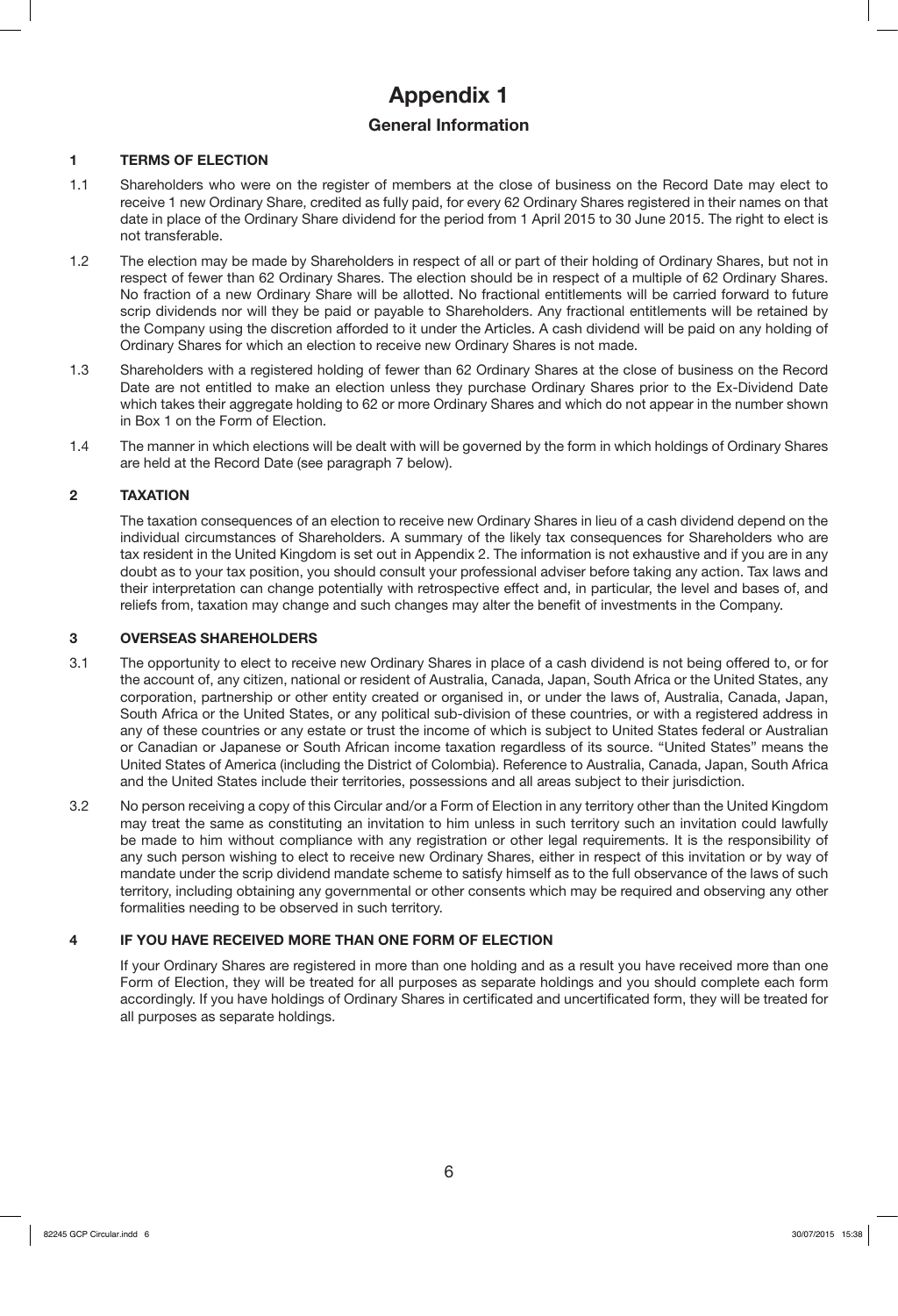## **5 IF YOU HAVE RECENTLY BOUGHT ORDINARY SHARES**

If you bought Ordinary Shares in the Company before the Ex-Dividend Date but those Ordinary Shares are not included in the number shown in Box 1 on the Form of Election and you wish to elect to receive new Ordinary Shares instead of the cash dividend in respect of such Ordinary Shares, you should consult your stockbroker or other adviser without delay. If no Form of Election is received in respect of those Ordinary Shares, you will be entitled to receive the cash dividend only.

## **6 IF YOU HAVE RECENTLY SOLD ORDINARY SHARES**

If you have sold all of your holding of Ordinary Shares before the Ex-Dividend Date you should pass this Circular and the Form of Election to your stockbroker or other adviser without delay. If you have sold some of your holding of Ordinary Shares but those Ordinary Shares are nevertheless included in the number shown in Box 1 on the Form of Election, you should contact your stockbroker or other adviser without delay.

# **7 SETTLEMENT OF DIVIDEND**

- 7.1 Applications will be made to the Financial Conduct Authority and to the London Stock Exchange respectively for admission of the new Ordinary Shares to be allotted pursuant to valid elections for the scrip dividend alternative to (i) the Official List of the UK Listing Authority and (ii) trading on the main market of the London Stock Exchange. The new Ordinary Shares will on issue rank pari passu in all respects with the existing issued Ordinary Shares (including the right to receive a dividend on such Ordinary Shares), on the basis that such new Ordinary Shares are issued on 26 August 2015.
- 7.2 Subject to satisfaction of the conditions set out in paragraph 8 below, definitive share certificates for the new Ordinary Shares are expected to be posted, at the risk of the persons entitled thereto, on 26 August 2015 to Shareholders. Shareholders who held their Ordinary Shares in uncertificated form on that date will, at their risk, have their CREST member accounts credited with the new Ordinary Shares. The Receiving Agent will instruct Euroclear UK & Ireland Limited to credit CREST member accounts on 26 August 2015. Dividend cheques/bank transfer instructions (in respect of Shareholders who have validly set up a bank mandate) for any cash dividend due are expected to be posted/given on or before the same day. Dealings in the new Ordinary Shares are expected to begin on 26 August 2015.

# **8 CONDITIONS**

The scrip dividend alternative is conditional on:

- (a) listing of the new Ordinary Shares on the Official List being granted by the UK Listing Authority and admission to trading on the main market of the London Stock Exchange of the new Ordinary Shares; and
- (b) the directors of the Company not revoking their decision to offer new Ordinary Shares as an alternative to the cash dividend.

The directors of the Company have the power at any time up to 5 p.m. (London time) on the Election Date to revoke their decision to offer new Ordinary Shares as an alternative to the cash dividend. It is envisaged that the directors would only revoke this decision in the event of a change in market conditions or a significant fall in the price of the Ordinary Shares, such that the directors consider that the scrip dividend alternative would be substantially less beneficial to Shareholders.

### **9 FATCA**

In 2010, the United States of America introduced the Foreign Account Tax Compliance Act ("**FATCA**") to ensure that US citizens fully disclose their worldwide income. Jersey has since entered into an Agreement with the United States of America to Improve International Tax Compliance and to Implement FATCA and has also entered into a similar agreement with the United Kingdom in respect of persons resident in the United Kingdom ("**UK FATCA**"). FATCA and UK FATCA could potentially require a Jersey company to gather information on its shareholders (including payments made to those shareholders) and report this information to relevant tax authorities.

Draft Guidance Notes published on 15 December 2014 in respect of the implementation of FATCA and UK FATCA in Jersey state that an exemption from these requirements will be available to a collective investment vehicle which is listed on an established securities market (such as the Main Market of the London Stock Exchange), so long as that entity's shares are regularly traded and are not held directly by individuals or entities other than financial institutions.

It is anticipated that the Company will benefit from the exemption set out above in respect of a majority of its Shareholders and accordingly will not be required to collect or report information on holders of Ordinary Shares under FATCA or UK FATCA other than where such shares are held directly by individuals or entities other than financial institutions, in which case FATCA may require the Company to provide information to relevant tax authorities with respect to such Shareholders and certain of their direct and indirect owners.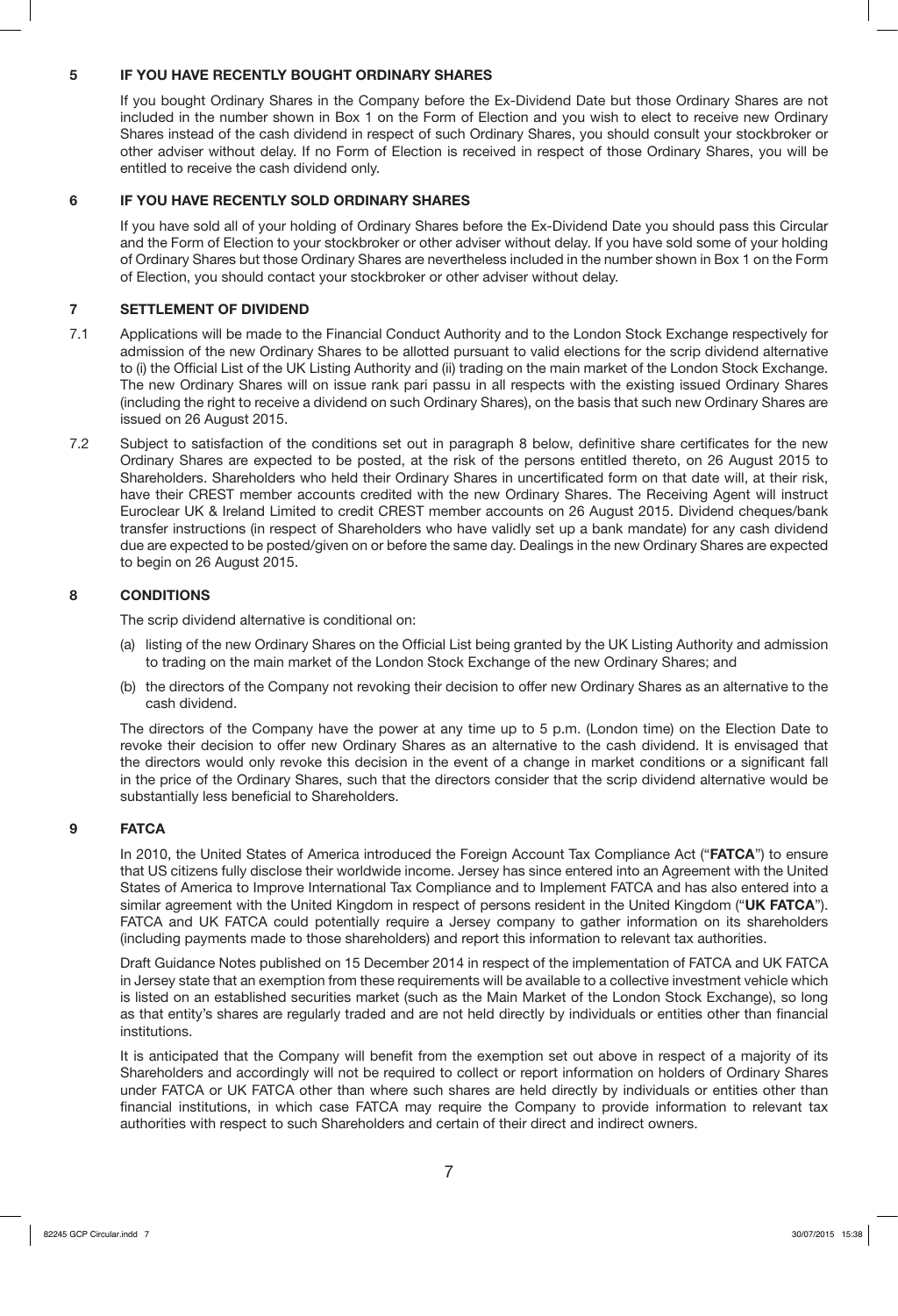# **10 GENERAL**

- 10.1 If all Shareholders elect to receive the dividend in respect of the period from 1 April 2015 to 30 June 2015 in cash, the total cash dividend payable by the Company would be £10,939,402.
- 10.2 If all Shareholders elect to receive new Ordinary Shares instead of cash in respect of their entire holdings for the dividend in respect of the period from 1 April 2015 to 30 June 2015, 9,286,419 new Ordinary Shares would be issued, representing 1.61% of the issued share capital of the Company at today's date.
- 10.3 Further copies of this Circular and the Form of Election may be obtained from the Receiving Agent up to 5.00pm (London time) on the Election Date.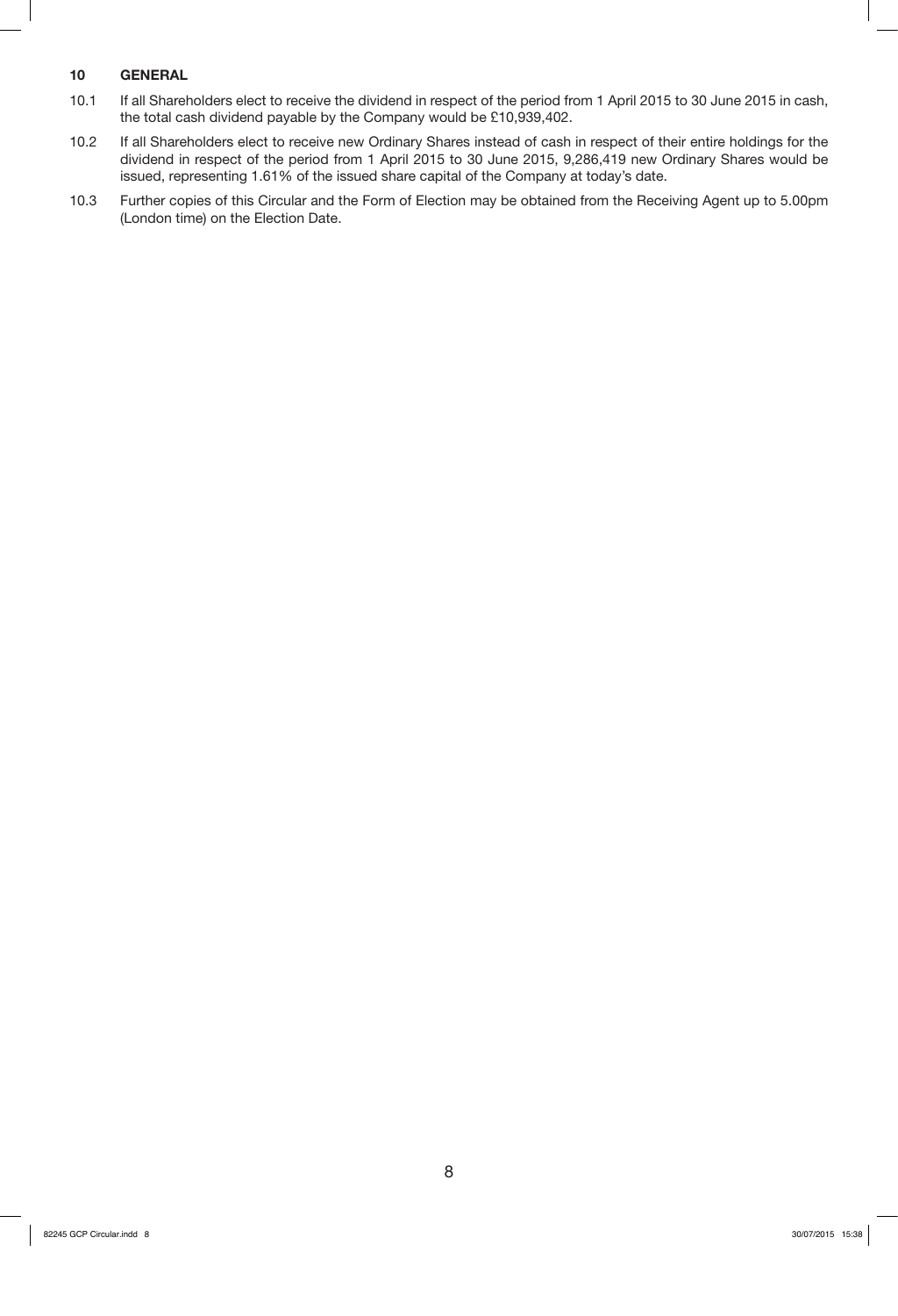# **Appendix 2**

# **Taxation of Scrip Dividends**

The tax consequences for a Shareholder who is a UK tax resident individual or a UK tax resident company making an election to receive new Ordinary Shares instead of a cash dividend will depend upon the personal circumstances of that Shareholder. Set out below is a summary of the anticipated tax treatment of such United Kingdom tax resident Shareholders who make an election to receive new Ordinary Shares based on current United Kingdom tax legislation and HM Revenue & Customs published practice at the date of this document.

**This summary is not exhaustive and does not deal with the position of any Shareholder not resident in the United Kingdom for tax purposes. The statements below apply to Shareholders who hold their Ordinary Shares as an investment. It does not apply to any Shareholder who acquires or holds his Ordinary Shares as part of a trade. If you are in any doubt as to your position, you are strongly advised to consult your professional adviser before taking any action. Tax laws and their interpretation can change potentially with retrospective effect and, in particular, the level and bases of, and reliefs from, taxation may change and such changes may alter the benefit of investments in the Company.**

#### 1.1 Taxation of income

The issue of new Ordinary Shares by the Company to Shareholders for no payment should not be treated as giving rise to income in the hands of the recipients of the new Ordinary Shares. Therefore, no liability to income tax or corporation tax should arise for any UK resident Shareholders who elect to receive new Ordinary Shares.

1.2 Taxation of chargeable gains

UK tax resident Shareholders who elect to receive Ordinary Shares will not be treated as disposing of any asset on making that election or receiving their new Ordinary Shares. Accordingly, no charge to capital gains tax or corporation tax on chargeable gains should arise at that time.

The new Ordinary Shares issued and the original Ordinary Shares will be treated as a single holding acquired at the time when the original holding of Ordinary Shares was acquired. Where Ordinary Shares are held as a capital asset, consideration given for the acquisition of the original Ordinary Shares will be allocated proportionately across the combined holding for the purposes of determining the amount of any chargeable gain arising on a disposal of all or part of that holding.

### 1.3 Stamp Duties

No stamp duty or stamp duty reserve tax will be payable on the issue of new Ordinary Shares.

**If you are in any doubt as to your tax position or require more detailed information than the general advice above, you should consult your stockbroker or other adviser before taking any action.**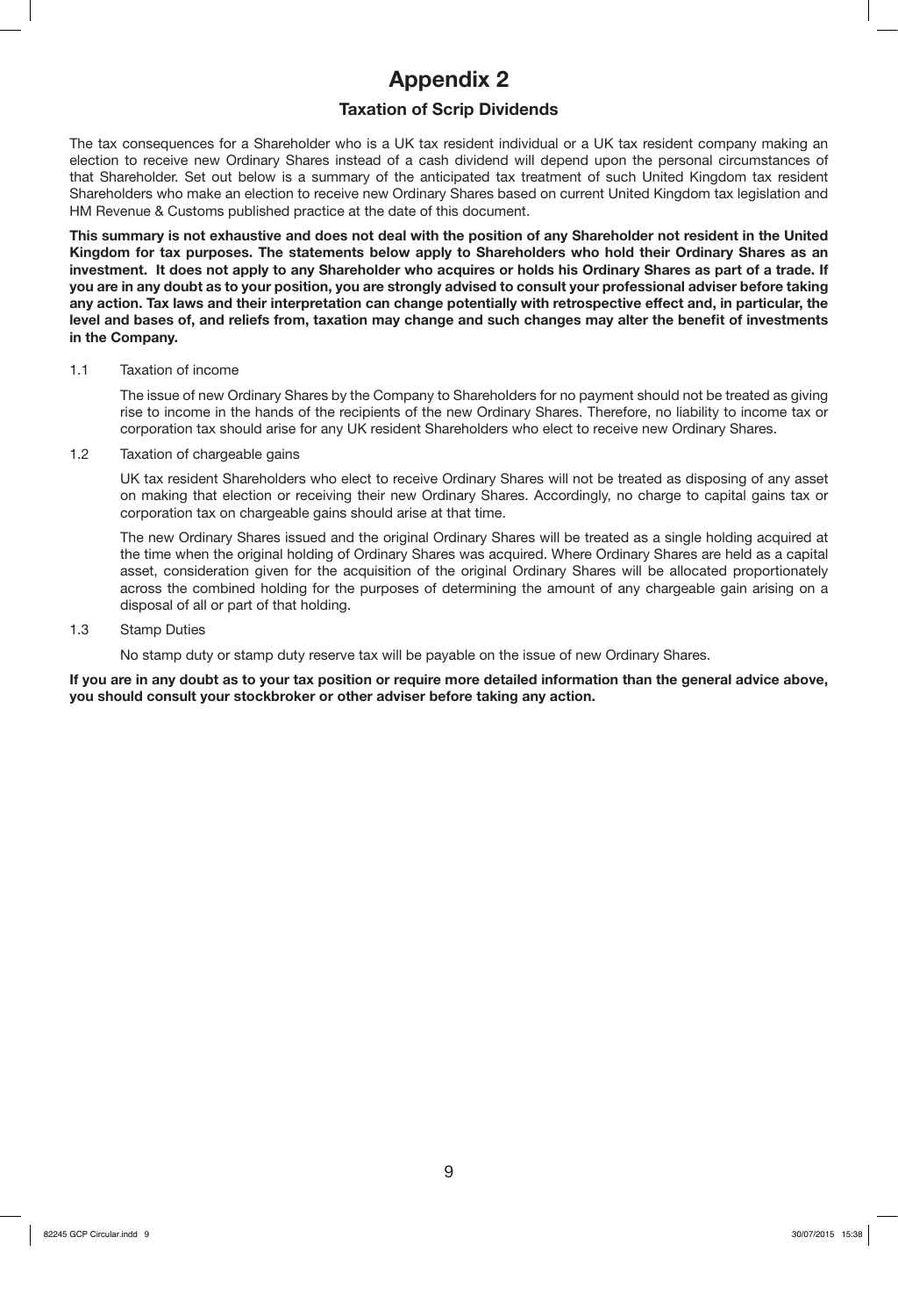# **Appendix 3**

# **Scrip Dividend Mandate Scheme**

# **This Appendix 3 applies only to Shareholders who hold Ordinary Shares in certificated form.**

The scrip dividend mandate scheme (the "**Scheme**") is in place for the convenience of those Shareholders who hold Ordinary Shares in certificated form and who would like to receive new Ordinary Shares instead of cash as a matter of routine and enables them to elect to receive new Ordinary Shares automatically in respect of all future dividends declared on Ordinary Shares where the Company decides to offer a scrip dividend alternative. The Scheme is entirely optional, but any scrip dividend mandate given will remain valid in respect of all dividends declared for which a scrip dividend alternative is offered until revoked by the Shareholder in writing.

If you wish to enter into a scrip dividend mandate to authorise the Company to allot new Ordinary Shares in respect of all relevant dividends, you should complete the Form of Election by placing an "X" in Box 5 and return the Form of Election, signed and dated, to the Receiving Agent. To be valid for the proposed dividend in respect of the period from 1 April 2015 to 30 June 2015, the Form of Election must be received by 5.00pm (London time) on the Election Date.

The Scheme is subject to the rules set out below.

# **RULES OF THE SCHEME**

# **1 TERMS OF THE SCHEME**

- 1.1 Shareholders on the register of members at the close of business on the record date for each dividend on the Ordinary Shares may, subject to the rules set out below, by signing and returning a Form of Election with an election for the scrip dividend mandate duly completed, receive new Ordinary Shares, credited as fully paid, instead of receiving dividends in cash. A Shareholder who completes and returns a valid scrip dividend mandate is referred to as a "**Participant**". No acknowledgement of receipt of a scrip dividend mandate will be given.
- 1.2 A Shareholder may only elect for the Scheme in respect of the whole of his/her holding of Ordinary Shares. An election will apply to all Ordinary Shares in that Shareholder's name at the record date for each Ordinary Share dividend. Accordingly, an election will also apply to any additional Ordinary Shares acquired by a Shareholder, less any Ordinary Shares disposed of since the date on which the right of election was exercised. Separate registered holdings of a Participant will be regarded as separate holdings for the purposes of the Scheme. Participants can arrange for such holdings to be consolidated by contacting the Receiving Agent, except that where Participants' Ordinary Shares are registered partly in certificated and partly in un-certificated form, the Company will treat such certificated and uncertificated holdings for all purposes as separate holdings.

### **2 FRACTIONS**

No Participant can receive a fraction of a new Ordinary Share. No fractional entitlements will be carried forward to future scrip dividends nor will they be paid or payable to Participants. Any fractional entitlement will be retained by the Company in accordance with the discretion afforded to the Company under the Articles.

# **3 EXERCISE AND CANCELLATION OF AN ELECTION**

- 3.1 Shareholders may elect to participate in the Scheme by returning a Form of Election to the Receiving Agent with the election for the Scheme duly completed prior to the date stated on the Form of Election. Sufficient time should be allowed for postal delivery. If the Form of Election is not received by this date, the election will only be effective for future dividends on the Ordinary Shares for which a right of election is offered.
- 3.2 A Participant may at any time cancel the scrip dividend mandate by notification in writing to the Receiving Agent. If received by the Receiving Agent after the latest time for receipt of Forms of Election for a particular dividend in respect of the Ordinary Shares, the cancellation will take effect for the following dividend.
- 3.3 Receipt of notice of the death of a Participant will cancel his or her scrip dividend mandate unless the deceased was one of joint Participants in which case the scrip dividend mandate will remain valid. The scrip dividend mandate relating to a holding of Ordinary Shares which is disposed of in its entirety will be cancelled upon registration of the transfer.